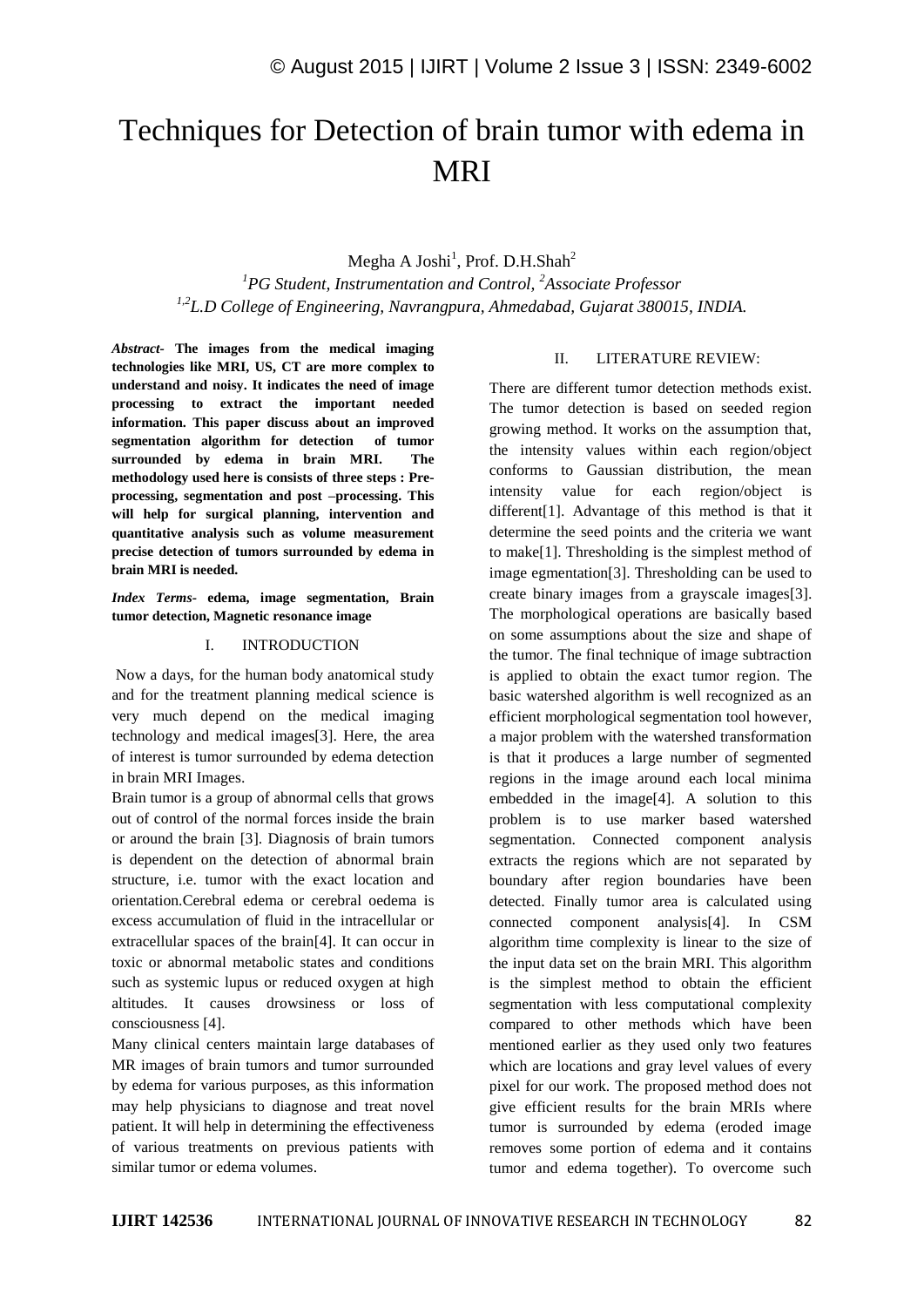problems the work can be extended further with evolutionary clustering approaches.

# III. EDEMA DETECTION TECHNIQUE

## **1. Bounding Box:**

This segmentaion presents an fast, automatic, and approximate technique. This technique locates a "bounding box". It is an axis-parallel rectangle, around the tumor or edema on an MR Image. Then this bounding box is use to answer subsequent queries that ask about tumor position and size. As shown in figure 1 change (D) is detected on a test image (I), when compared with a reference image (R) [6]. In Fast Bounding Box, when the axis of symmetry will find on an axial MR slice, there are two part of image. That is the left (or the right)

half serves as the test image I, and the right (or the left) half supplies as the reference image R. The region of change D here is restricted to be an axisparallel rectangle, which essentially aims to define the abnormality. Fast Bounding Box algorithm uses a technique to detect the region of interest (ROI).

ROI stands for Region of Interest selection. ROI selection helps the user to extract the needed region [7]. Because medical images more commonly have equal regions which will have same intensity level, gray level, and same shapes. This ROI selection will helps to detect the tumor or edema region alone. It will reduce complexity and avoid the unwanted region of the medical images.



Figure1 image divided in two parts

Bounding Box approach is based on an unsupervised change detection method. That method searches for the most dissimilar region (axis- parallel bounding boxes) between the left and the right halves of a brain in an axial view MR slice [6]. Now axis of symmetry on an axial MR slice is found which divides brain in two halves left (I) and right (R) as shown in figure 1. After dividing that image in two parts Bhattacharya coefficient function is used for ROI selection figure 1 illustrates the notations [8]. I and R in figure 1 represent the test image and the reference image having same height h and same width w. The rectangular region  $D = [l_x, u_x] \times [l_y, u_y]$ represents the region of change between images I and R [9]. This algorithm finds the rectangle D, i.e., the four unknown parameters  $l_x, u_x, l_y$  and  $u_y$  in two linear passes of the image. It first finds the best  $l_{\nu}$  and  $u_{\nu}$  values in a vertical sweep and then finds  $l_x$ , and  $u_x$  in a horizontal sweep over the pair of images.

In each sweep, the FBB algorithm uses a score function[8]. Let  $T(l)$  is the "top" and B(l) "bottom" subrectangles of the image and, divided at a distance 1 from the top of the image:  $T(l) =$  $[0, w] \times [0,1]$  and  $B(1) = [0, w] \times [1, h]$  (As shown in figure 1 the rectangles intersecting at the dotted line). Here, the vertical score function is:

$$
E(I) = BC(P_I^{T(I)}, P_R^{T(I)}) - BC(P_I^{B(I)}, P_R^{T(I)}) \tag{1}
$$

Where  $P_I^{T(l)}$  denotes the normalized intensity histogram of image I within the region  $T(l)$ .  $P_R^{T(l)}$ ,  $P_I^{B(l)}$  and  $P_R^{B(l)}$  are defined accordingly.  $BC(a,b)=\sum_i \sqrt{a(i)b(i)} \in [0,1]$  denotes the Bhattacharya coefficient[9] between two normalized histograms a(i) and b(i), with I indicating a histogram bin[9]. The Bhattacharya coefficient (BC) measures the similarity between two normalized intensity histograms[9].

BC has already been used successfully in various computer vision applications, such as object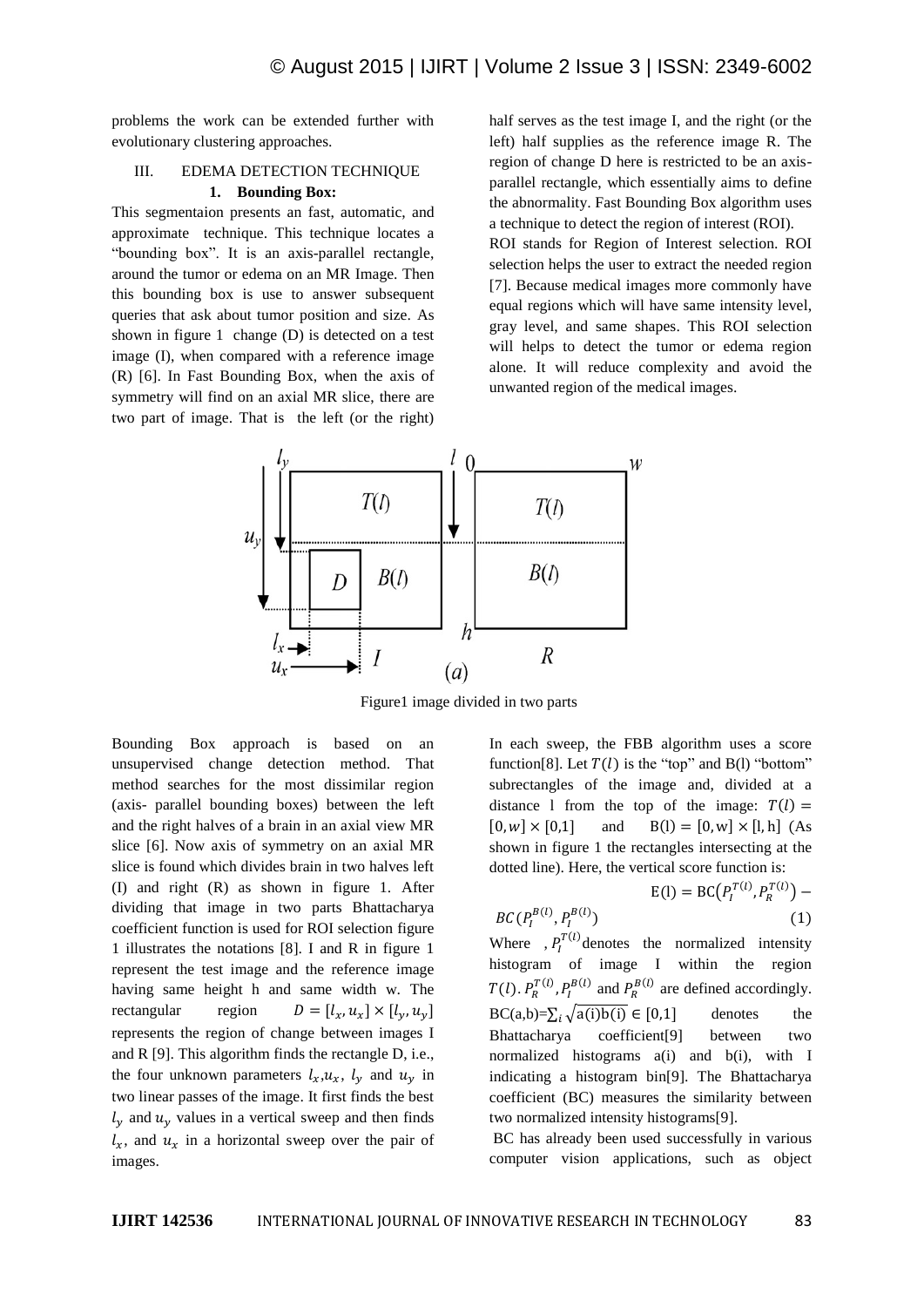tracking , edge detection , and registration. Here, we have:

$$
BC(P_I^{T(l)}, P_R^{T(l)})
$$
\n
$$
= \sum_i \sqrt{(P_I^{T(l)}(i))(P_R^{T(l)}(i))}
$$
\n
$$
BC(P_I^{B(l)}, P_R^{B(l)}) =
$$
\n
$$
\sum_i \sqrt{(P_I^{B(l)}(i))(P_R^{B(l)}(i))}
$$
\n
$$
(3)
$$

When two normalized histograms are identical, the BC between them is 1 and when two normalized histograms are completely dissimilar, the associated BC value is 0. Thus, the score function  $E(1)$  (from Eq. (1)) is large when the top regions T(l) in the two images are similar and the bottom regions B(l) are dissimilar.  $P_I^{T(I)}$ ,  $P_R^{T(I)}$ ,  $P_I^{B(I)}$ I and  $P_R^{B(l)}$  R, respectively. Since the region of interest locates at bottom-right quadrant of the image shown in Figure1, value of BC( $P_I^{T(l)}, P_R^{T(l)}$ ) will be high (close to one) and value of  $BC(P_I^{B(l)}, P_R^{B(l)})R$ ) will be low (close to zero) which leads the value of  $E(1)$  (Eq.  $(1)$ ) is high.

We now prove some properties of E(l), which facilitate to fast localization of the axis-parallel rectangle D. Where we observe that the score function at first increases, then decreases, and next increases again as l increases from 0 to h. The increasing and decreasing segments meet at  $l = l_{v}$ the lower and  $l = u<sub>v</sub>$  upper bound of D. Here the lower and the upper bounds of D can be identified from the score function plot very quickly and easily. Similarly, the left and the right bound of D, respectively,  $l_x$  and  $u_x$ , can be identified from the horizontal score function plot[9].

The following two propositions mathematically establish the increasing-decreasing-increasing nature of E(l), given some reasonable assumptions regarding I, R and D. First, Proposition 1 shows that we can obtain a lower and an upper bound for the score function  $(1)$  in terms of D[9].



$$
L_D(l) = M_D(l) -
$$
  

$$
\sqrt{\frac{|B(l) \cap D|}{|B(l)|}} BC(P_l^{B(l) \cap D}, P_R^{B(l)})
$$
(5)  

$$
M_D(l) = \sqrt{\frac{|T(l) \cap D|}{|T(l)|}} BC(P_l^{T(l) \cap D}, P_R^{T(l)}) -
$$
  

$$
\sqrt{\frac{|B(l) \cap D|}{|B(l)|}} BC(P_l^{B(l) \cap D}, P_R^{B(l)})
$$
(6)

#### **Proposition2[8]:**

If Assumptions  $(i)$ ,  $(ii)$  and  $(iii)$  hold, then  $E(1)$  is (a) increasing for  $0 \le l \le l_{\nu}$ , (b) decreasing for  $l_{\nu} \le$  $l \le u_v$  and (c) increasing again for  $u_v \le l \le h$ , where  $D = [l_x, u_x] \times [l_y, u_y].$ 

**Proof.** Note that Assumption (i) signifies that the supports of the histograms on I inside D and on R are almost disjoint. So,  $BC(P_I^{T(l) \cap D}, P_R^{T(l)}) \approx 0$  and  $BC(P_I^{B(l)\cap D}, P_R^{B(l)}) \approx 0$ . Thus from (2) and (3) and Proposition 1, we obtain E(l)  $\approx M D(l)$ . Now applying Assumption  $(ii)$  and  $(iii)$  to  $(4)$  we obtain:

$$
c_{1} \sqrt{\frac{|B(l)\backslash D|}{|T(l)|}} - c_{2} \sqrt{\frac{|B(l)\backslash D|}{|B(l)|}} - (7)
$$

 $M(1)$  –

It is now straightforward to verify that  $MD(1)$  in  $(7)$ is increasing when  $0 \le l \le l_{\nu}$ , decreasing when  $l_{\nu} \le l$  $\leq u_{\nu}$  and again increasing when  $u_{\nu} \leq 1 \leq h$ . Proposition 2 suggests that we can obtain  $l_{\gamma}$ , and  $u<sub>v</sub>$ , the lower and the upper bound for D, by finding the peak and the valley in the vertical score function plot E(l).

This trend of the score function is already illustrated by figure1. Similarly, we can find the left and the right bound for the bounding box,  $l_x$ , and  $u_x$ , by a linear search on the horizontal score plot. And thus bounding box is drawn[8].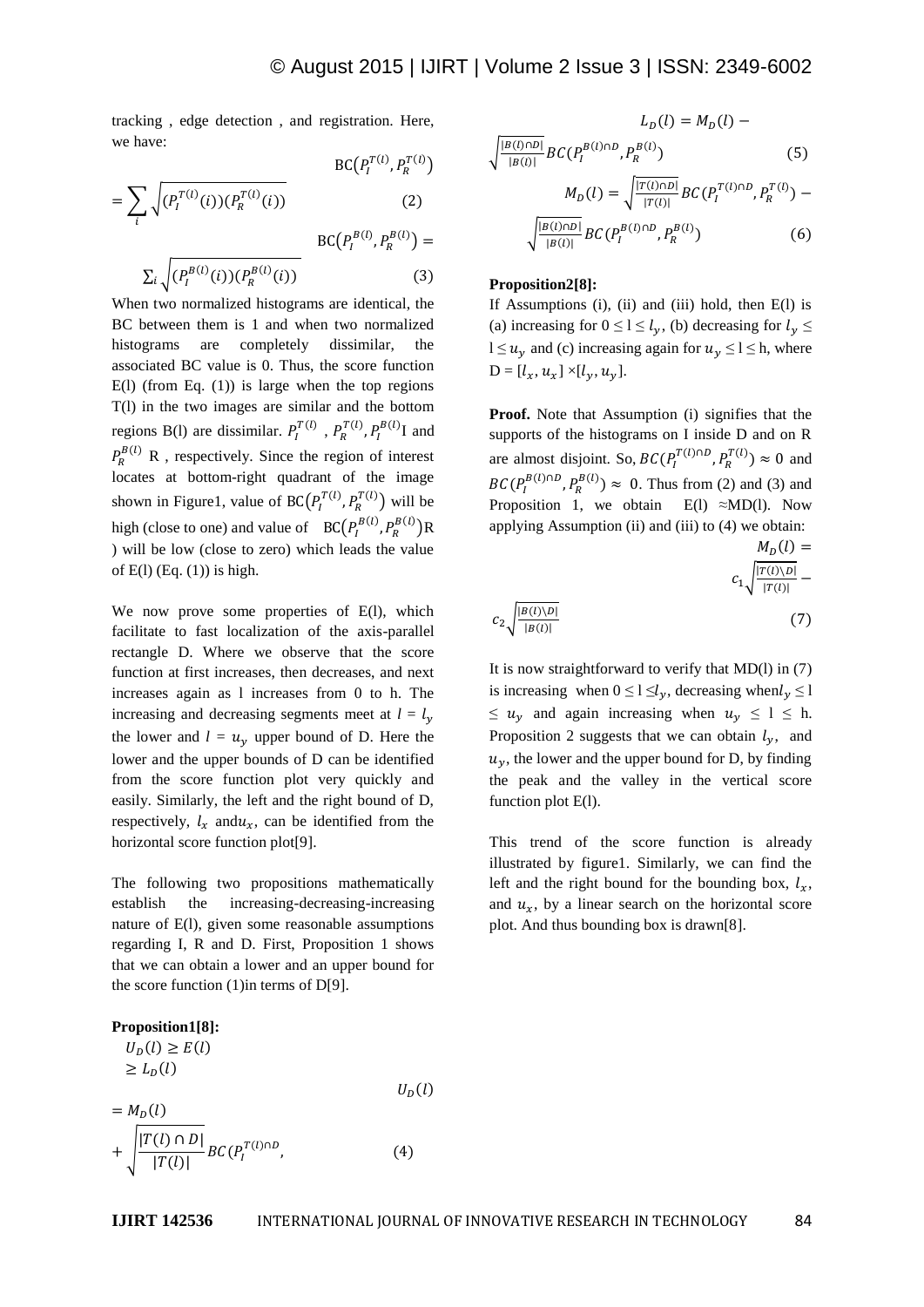# IV. RESULT ANALYSIS:

Figure 1 is the input MRI image of brain tumor surrounded by edema.



## Figure 2 Input MRI image

Figure 2 shows the two points vertically one at the upper part of the image and second at the lower part. This is done by hand. The point is created by



Figure 4 shows a left part of an image , which is taken as an test image. Figure 5 shows a right part of an image. Which is taken as an reference  $image(R)$ . After that histogram of both the image is taken. Now, novel score function bhattacharya coefficient is used for normalized histogram equilaization. That function measures similarity between two histogram and according to that bounding box will locate the position of tumor which is surrounded by edema.Which is shown in figure 6.

clicking on the spot where the user wants to divide the two sides. The coordinates are saved and used later in the program.



Figure 3 axis of symmetry

As shown in above figure red dotted line represents the axis of symmetry. According to the axis of symmetry input image is divided into two equal parts. Two symmetrical parts of image is shown in below figure.



Figure 4 test image I Figure 5 Reference image



Figure 6 input image with two selection points Following figure shows the image which is converted in to binary image by using thresholding. Here, the background(skull) is filled with zero. This operation is used to abstract the tumor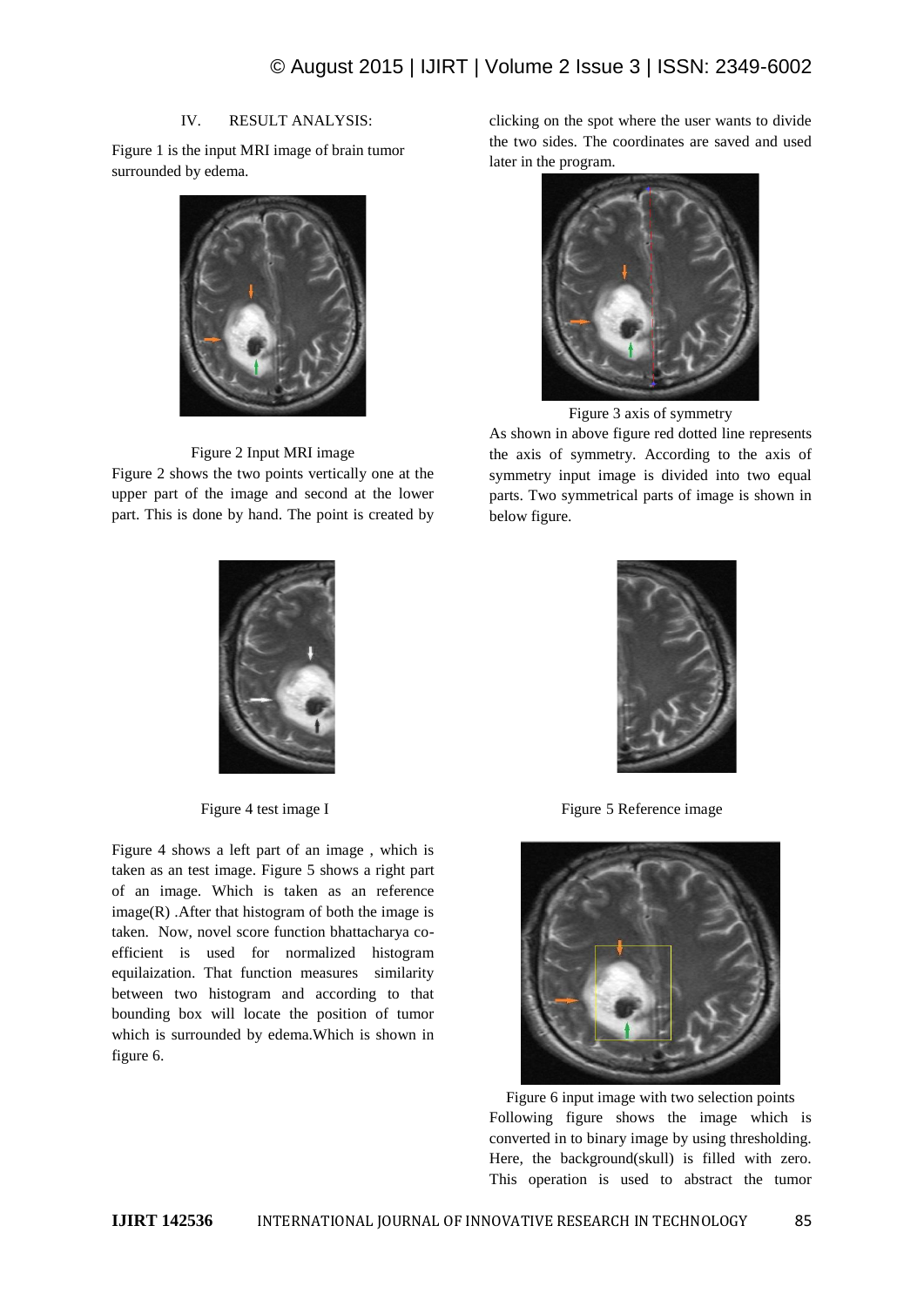surrounded by edema(as shown in figure 7). Which only shows the edema detected part.



Figure 7 converted binary image As shown in above figure white portion indicates the area, which is called edema, and the inner small part of black colour in figure is tumor.



Figure 8 tumor with edema detected

Finally, figure 8 shows the white part which is the total area covered by the tumor which is surrounded by edema. Area covered by tumor is 1725 no. of pixels whereas by edema is 10415 no. of pixels.

# V. CONCLUSION

For accurate diagnosis of brain tumor proper segmentation method is required for MR images to carry out an improved diagnosis and treatment. The methods referred for tumor detection gives not accurate result while tumor is surrounded by edema. The proposed algorithm of bounding box approach is used for detection of tumor surrounded by edema and it gives the result in terms of area of the tumor.

## **REFERENCES**

- [1] Praveen Kumar E Manoj kumar V Sumithra M G, Tumour Detection In Brain Mri Using Improved Segmentation Algorithm IEEE – 31661
- [2] Lt Col SK Jha (Retd) "Cerebral Edema and its Management" MJAFI 2003; 59 : 326:331
- [3] Natarajan P, Krishnan.N, Natasha Sandeep Kenkre, Shraiya Nancy, Bhuvanesh Pratap Singh3, Tumor Detection using threshold operation in MRI Brain Images 978-1- 4673-1344-5/12/2012 IEEE
- [4] Pratik P. Singhai, Siddharth A. Ladhake, Brain Tumor Detection Using Marker Based Watershed Segmentation from Digital MR Images International Journal of Innovative Technology and Exploring Engineering (IJITEE) ISSN: 2278-3075, Volume-2, Issue-5, April 2013.
- [5] http://
	- ucbraintumorcenter.com/files/conference -2011
- [6] Annelie Lindstrom "MATLAB tool for evaluating the symmetry of the forehead in patients with unicoronal synostosis before and after operation" Department Of Radiation Physics University Of Gothenburg Gothenburg, Sweden
- [7] B.chanda, D.Dutta Majumdar"Digital Image Processing & Analysis"PEARSON Education
- [8] Rajesh C. Patil,Dr. A. S. Bhalchandra, Brain Tumour Extraction from MRI Images MATLAB International Journal of Electronics, Communication & Soft Computing Science and Engineering ISSN:2277-9477,Volume2,Issue1
- [9] Severine Dubuisson " The computation of bhattacharya between histograms without histograms" Laboratoire d'Informatique de Paris 6, Universit´e Pierre et Marie Curie.
- [10]www.ajnr.org/content/27/3/475
- [11] http://www.hopkinsmedicine.org
- [12] Mukesh Kumar, Kamal Mehta, A Modified Method to Segment Sharp and Unsharp Edged Brain Tumors in 2 D MRI Using Automatic Seeded Region Growing Method International Journal of Soft Computing and Engineering (IJSCE)